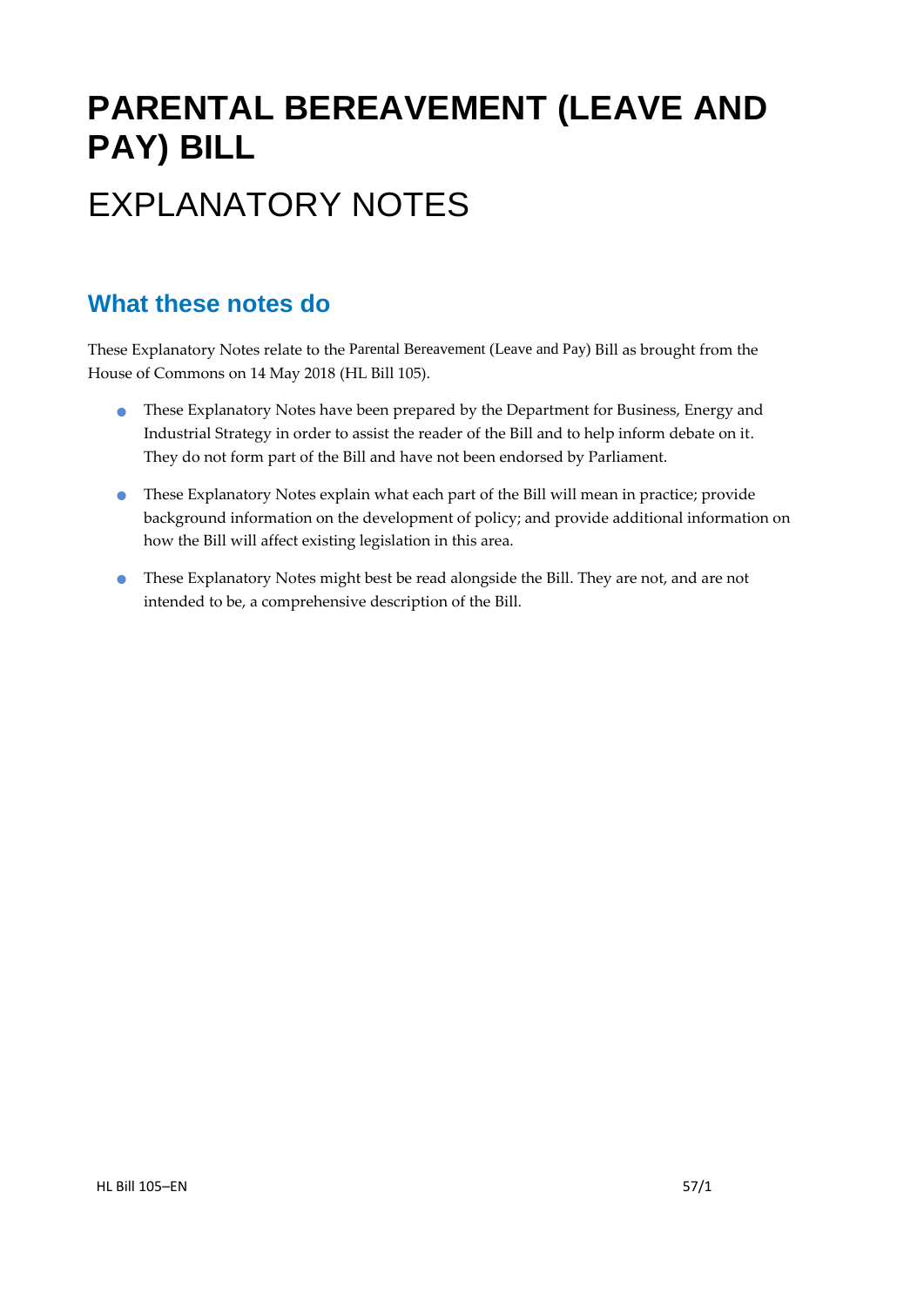### **Table of Contents**

| Subject<br><b>Page of these Notes</b>                             |                     |
|-------------------------------------------------------------------|---------------------|
| <b>Overview of the Bill</b>                                       | $\overline{2}$      |
| <b>Policy background</b>                                          | $\overline{2}$      |
| Legal background                                                  | 3                   |
| Territorial extent and application                                | 3                   |
| <b>Commentary on provisions of Bill</b>                           | 3                   |
| The Schedule                                                      | 3                   |
| Part 1: Parental Bereavement Leave                                | 3                   |
| 80EA: Parental Bereavement Leave                                  | 3                   |
| 80EB: Rights during and after bereavement leave                   | 4                   |
| 80EC: Special Cases                                               | 4                   |
| Part 2: Parental Bereavement Pay                                  | 5                   |
| 171ZZ6: Entitlement                                               | 5                   |
| 171ZZ7 Entitlement: Supplementary                                 | 5                   |
| 171228: Liability to make payments                                | 6                   |
| 171ZZ9: Rate and period of Pay                                    | 6                   |
| 1712210: Restrictions on contracting out                          | 6                   |
| 17122711: Relationship with Contractual Remuneration              | 6                   |
| 171ZZ12: Crown Employment<br>171ZZ13: Special Classes of Person   | $\overline{7}$<br>7 |
| 171ZZ14: Supplementary                                            | 7                   |
| 1712215: Application in relation to stillbirths                   | $\overline{7}$      |
| Commencement                                                      | 8                   |
| <b>Financial implications of the Bill</b>                         | 8                   |
| Parliamentary approval for financial costs or for charges imposed | 9                   |
| <b>Related documents</b>                                          | 9                   |

**Annex A – [Territorial extent and application in the United Kingdom](#page-10-0) 10**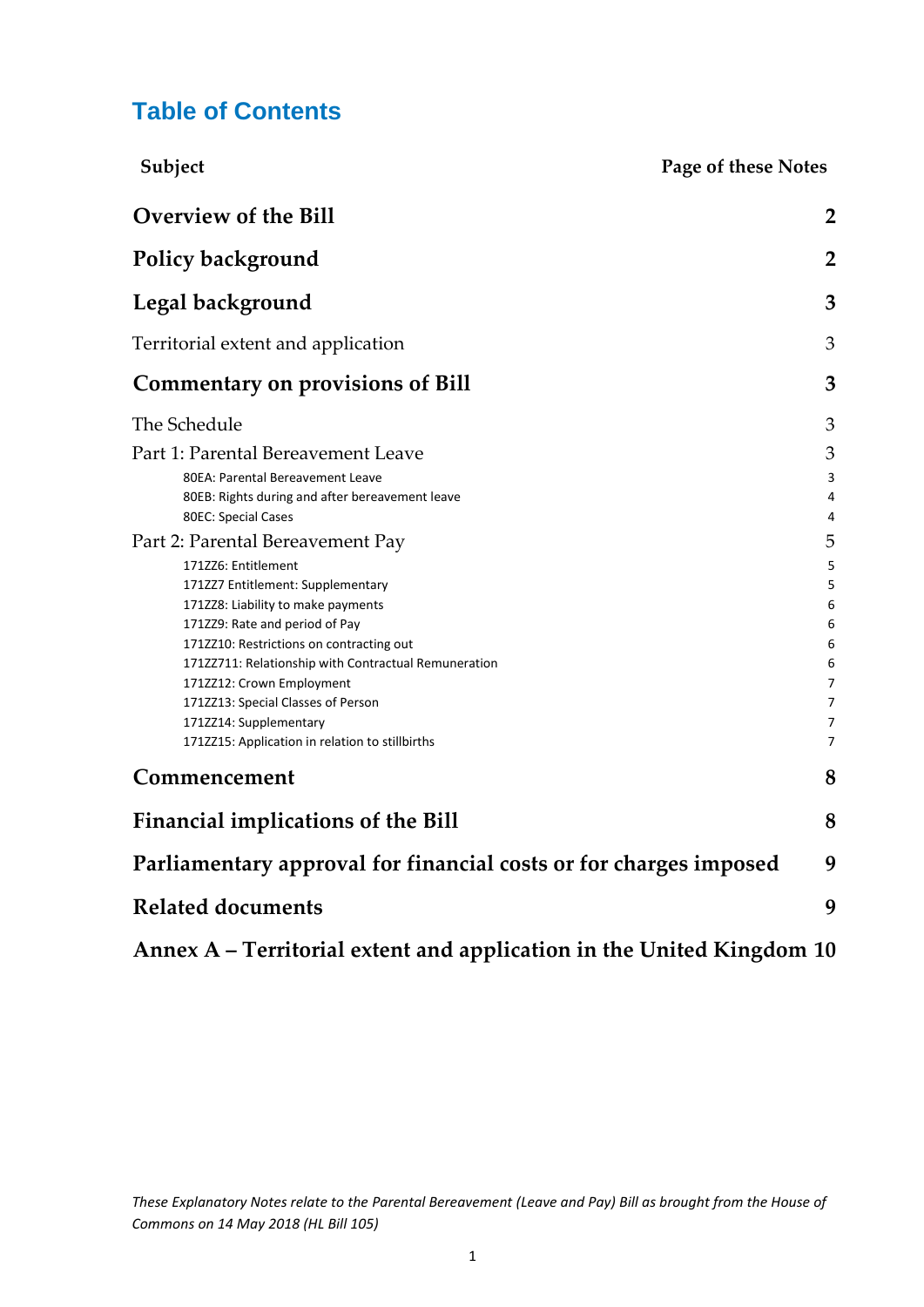## <span id="page-2-0"></span>**Overview of the Bill**

- 1 The Bill amends or inserts a number of provisions into the Employment Rights Act 1996 and the Social Security Contributions and Benefits Act 1992, providing powers to make regulations in relation to bereavement leave and pay for eligible parents.
- 2 The Bill's powers allow provision to be made for the following:
	- Parental bereavement leave a right for employed parents to be absent from work for a prescribed period (to be set at a minimum of two weeks) following the death of a child. All employed bereaved parents who meet the eligibility conditions, regardless of how long they have worked for their employer, will be entitled to this leave.
	- Parental bereavement pay a right for those eligible parents who meet minimum requirements relating to continuity of employment (at least 26 weeks with their current employer) and earnings to be paid during that leave at the statutory flat rate (currently £140.98 a week) or 90% of average earnings (whichever is lower). In line with other entitlements to paid statutory leave, the Bill allows provision to be made for employers to reclaim payments from the Government.
	- Employment protections parents taking bereavement leave will have the same employment protections as those associated with other forms of family related leave (i.e. maternity, paternity, adoption and shared parental leave). This includes protection from dismissal or detriment as a result of having taken leave.

## <span id="page-2-1"></span>**Policy background**

- 3 Although there is an (unpaid) entitlement to time off to deal with an emergency involving a dependent, there is currently no specific parental entitlement to time off work (paid or otherwise) following the death of a child. Some employers allow parents to take compassionate leave. This is at the discretion of the employer and there is therefore no minimum standard across the board.
- 4 Employed parents who lose a child from 24 weeks' gestation or whilst already accessing an existing family related leave and pay right, for example maternity or paternity leave, are entitled to take or remain on that leave for its duration.
- 5 The Bill would not change this entitlement but would give employed parents an additional right to time away from work following the death of a child aged under 18.
- 6 It provides for regulations to give employed parents a 'day 1' right to a minimum of 2 weeks of leave away from work to help them to come to terms with the loss of a child, should they wish to take it. This means that an employee would be eligible regardless of their length of service with their current employer.
- 7 Employed parents would also be entitled to a statutory flat rate of pay (currently £140.98 a week) or 90% of their average weekly earnings per week (whichever is lower), in respect of the two weeks' leave, subject to a requirement that the employee has worked for their employer continuously for at least 26 weeks by the end of the week before the week of the child's death.
- 8 The introduction of a specific, statutory entitlement to parental bereavement leave and pay will set a minimum standard for employees and employers. The intention of the policy is to provide certainty for employed parents and employers in relation to parents' right to time off from work following the death of a child.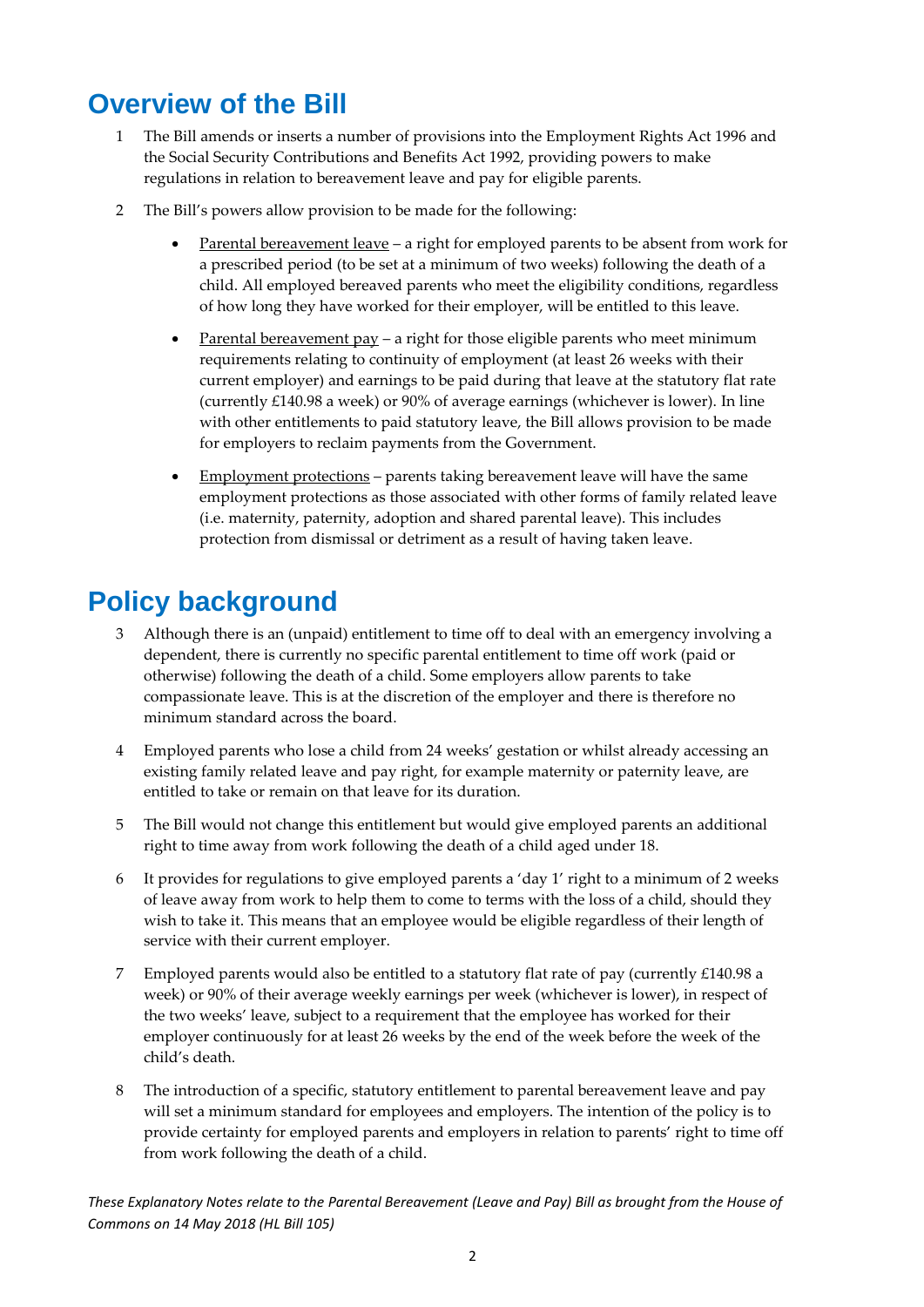## <span id="page-3-0"></span>**Legal background**

The relevant legal background is explained in the "Commentary on provisions of Bill" section of these Notes.

### <span id="page-3-1"></span>**Territorial extent and application**

- 10 All measures in this Bill apply to England, Wales and Scotland as employment matters are not devolved in relation to Wales and Scotland.
- 11 Employment matters are devolved in Northern Ireland. It will be for the Northern Ireland Assembly to decide whether similar provisions should apply in Northern Ireland.
- 12 The matters to which the provisions of the Bill relate are not within the legislative competence of the Scottish Parliament or the National Assembly for Wales, and no legislative consent motion is being sought in relation to any provision of the Bill. If there are amendments relating to matters within the legislative competence if the Scottish Parliament, the National Assembly for Wales or the Northern Ireland Assembly, the consent of the relevant devolved legislature(s) will be sought for those amendments.
- 13 See the table in Annex A for a summary of the position regarding territorial extent and application in the United Kingdom. The table also summarises the position regarding legislative consent motions.

## <span id="page-3-2"></span>**Commentary on provisions of Bill**

- 14 Clause 1 of the Bill introduces the Schedule, which sets out the amendments to existing legislation to establish an entitlement to parental bereavement leave and pay.
- 15 Clause 2 sets out the extent and short title of the Bill and makes provision for commencement.
- 16 The Schedule consists of three Parts which are explained in more detail below:
	- Part 1 creates a statutory entitlement to parental bereavement leave;
	- Part 2 creates a statutory entitlement to parental bereavement pay; and
	- Part 3 contains related amendments

### <span id="page-3-3"></span>**The Schedule**

### <span id="page-3-4"></span>**Part 1: Parental Bereavement Leave**

17 Part 1 of the Schedule amends Part 8 of the Employment Rights Act 1996 by inserting a new Chapter 4, consisting of sections 80EA to 80EE, to provide for an entitlement to parental bereavement leave.

#### <span id="page-3-5"></span>80EA: Parental Bereavement Leave

18 Section 80EA requires the Secretary of State to make regulations to give an entitlement to employed parents to time off work following the death of a child. It provides for conditions for that entitlement to be defined in regulations by reference, for example, to the employee's relationship with the child who has died, including by reference to caring for the child prior to the child's death.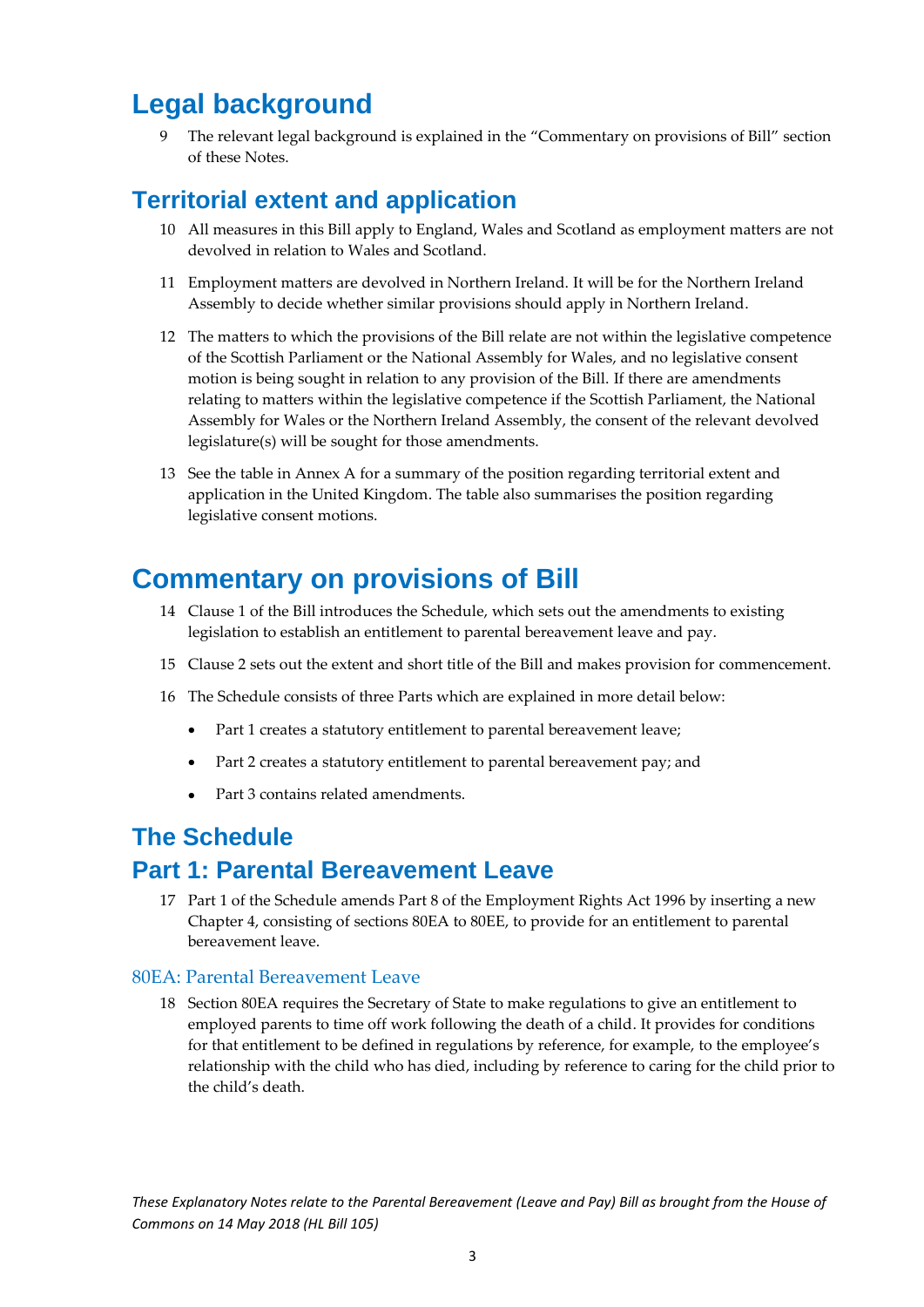- 19 Regulations must set the duration of leave and when the leave can be taken. The duration of leave must be at least 2 weeks; and the regulations must establish a period within which the leave may be taken, which must extend to at least 56 days after the child's death. The regulations must also specify that, where more than one child dies, the employee is entitled to leave in respect of each child.
- 20 In addition, regulations may make provision for how the leave is to be taken.
- 21 A child is defined as being a person under the age of 18 years and a week is defined as any 7 day period.

#### <span id="page-4-0"></span>80EB: Rights during and after bereavement leave

- 22 80EB requires the regulations made under section 80EA to set out:
	- the employee's rights in relation to retaining their existing terms and conditions of employment, whilst taking parental bereavement leave;
	- the employee's obligations in relation to those terms and conditions;
	- the employee's right to return to work once their leave period has concluded and the nature of the job to which they are entitled to return, as well as the terms and conditions applicable on return, and matters such as seniority, pension and similar rights.
- 23 The reference to 'terms and conditions' in this section is not limited to contractual terms and conditions, but does not include remuneration. Regulations may specify what things should, or should not be, seen as 'remuneration' for this purpose.

#### <span id="page-4-1"></span>80EC: Special Cases

24 Section 80EC permits the regulations to make special provision for the redundancy and dismissal of employees during a period of parental bereavement leave, including whether an employer is required to offer alternative employment, and the consequences of failing to comply with the regulations.

#### 80ED Chapter 4: Supplemental

- 25 Section 80ED permits the regulations to set out what notices and evidence must be given by an employee to their employer and what procedures are to be followed, in order to take parental bereavement leave as well as any requirements for record keeping. The regulations may also set out the consequences of not complying with any of these requirements or procedures.
- 26 Under this section, the regulations may also make provision for situations where an employee also has a non-statutory right to take bereavement leave (for example, a right arising under their contract of employment).
- 27 Regulations may also modify the way in which a week's pay is calculated in Chapter 2 of Part 14 of the Employment Rights Act 1996 to take account of periods of parental bereavement leave. The concept of 'a week's pay' is widely used in that Act, for example in section 119 which sets out how the basic Employment Tribunal award for unfair dismissal should be calculated.

#### 80EE Application in relation to stillbirths

28 The entitlement to parental bereavement leave under sections 80EA to 80ED applies on the death of a child under 18. Section 80EE ensures that the regulations also apply to stillborn children after 24 weeks of pregnancy.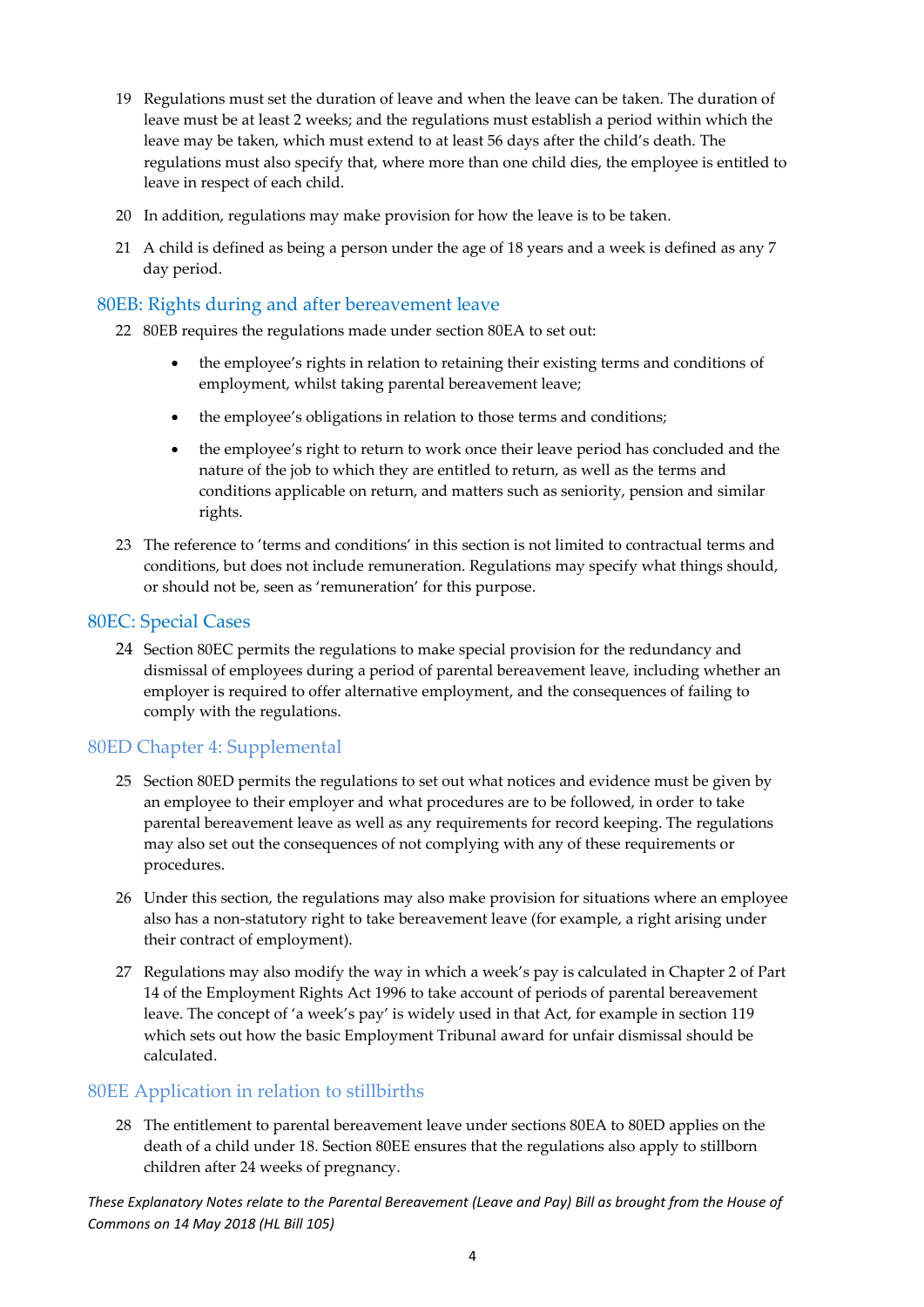#### Parliamentary procedure applying to Regulations

29 Paragraph 3 of Part 1 of the Schedule adds sections 80EA to the list of powers under section 236 of the Employment Rights Act 1996 which are subject to the affirmative parliamentary procedure. That means that any regulations made under these new powers would need to be debated in, and approved by a resolution of, both Houses of Parliament before becoming law.

### <span id="page-5-0"></span>**Part 2: Parental Bereavement Pay**

30 Part 2 of the Schedule adds Part 12ZD (containing sections 171ZZ6 to 171ZZ15) to the Social Security Contributions and Benefits Act 1992 to create an entitlement to parental bereavement pay.

#### <span id="page-5-1"></span>171ZZ6: Entitlement

- 31 Section 171ZZ6 provides that an employee will be eligible for parental bereavement pay subject to meeting certain conditions.
- 32 These conditions include:
	- that the employee is a bereaved parent, because they meet the conditions to be set in the regulations as to their relationship with the child;
	- that the employee must have been continuously working for their employer for at least 26 weeks by the end of the week immediately before the one in which the child dies (this is known as the 'relevant week');
	- that the employee is still employed by this employer at the time of their child's death;
	- that, over an 8 week period ending with the end of the relevant week, the employee's normal weekly earnings were not less than the lower earnings limit (whatever this is at the end of the relevant week).
- 33 This section also specifies that the pay entitlement is applicable per deceased child.

#### <span id="page-5-2"></span>171ZZ7 Entitlement: Supplementary

- 34 Section 171ZZ7 specifies that, in order to receive payments, an employee must give notice to their employer of the week or weeks they are intending to take leave. This must be in writing if the employer requires it.
- 35 Regulations may provide for when that notice must be given, and can disapply or modify the requirement for notice in specified circumstances. The regulations may also set out requirements for evidence relating to proof of entitlement.
- 36 Regulations may specify that someone employed by the same employer for at least 26 weeks, but under different contracts of service which were not continuous, will nevertheless meet the test for continuous employment. They may also prescribe other circumstances in which employment is to be treated as continuous.
- 37 The regulations may specify how earnings are to be calculated or estimated for the purposes of deciding whether an employee meets the earnings threshold. This includes being able to identify particular types of payments which are to be excluded from the calculation. The regulations may also provide for amounts earned from the same employer under two separate contracts to be aggregated for this purpose.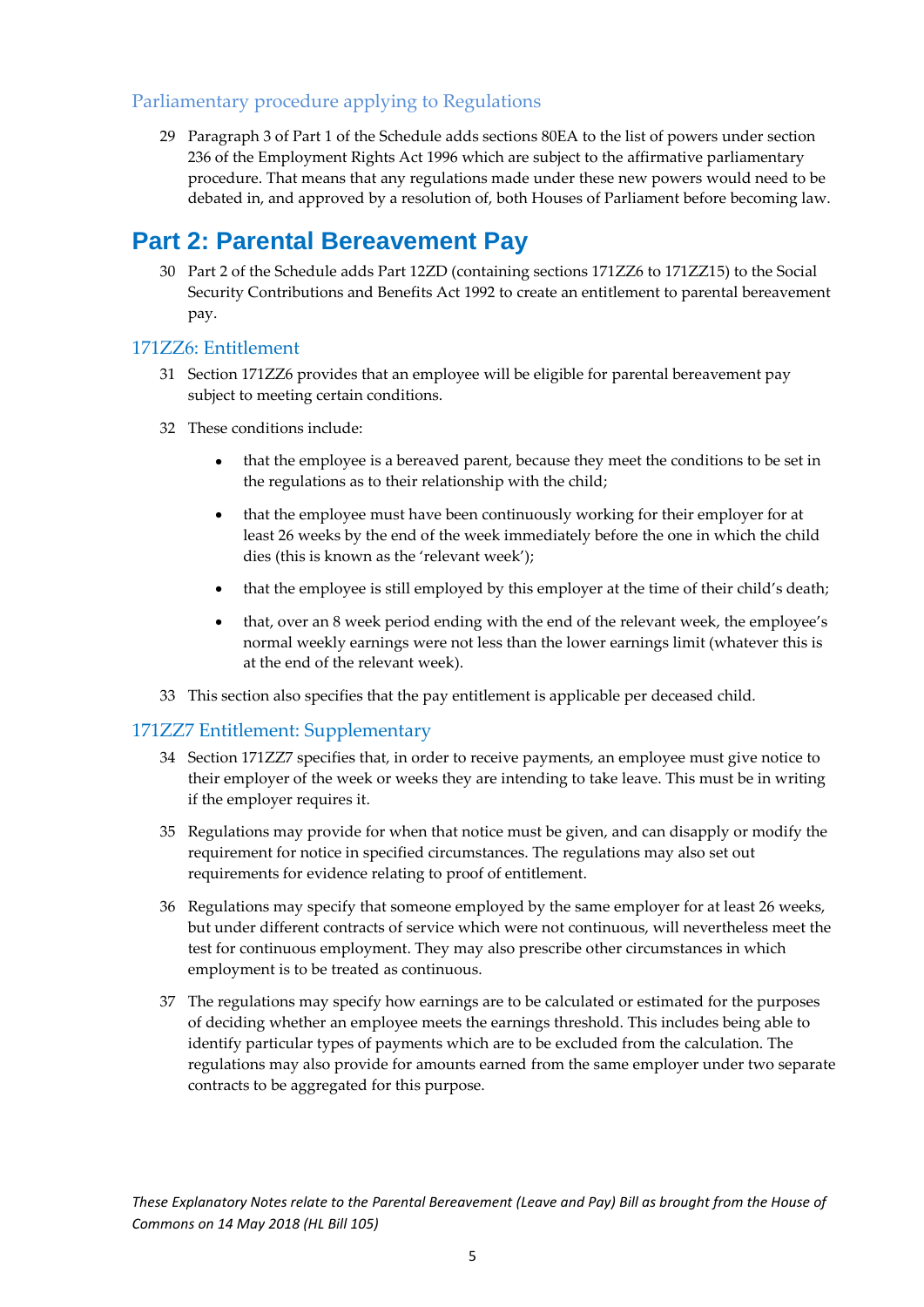#### <span id="page-6-0"></span>171ZZ8: Liability to make payments

- 38 Section 171ZZ8 states that an employer is liable to pay their employee parental bereavement pay, conditional on that employee having at least 26 weeks' continuous service with them by the end of the 'relevant week', and continuing to be employed by them at the time the child dies.
- 39 Regulations must make provision for liability for parental bereavement pay in the event that the employer terminates their employee's contract to avoid making this payment.
- 40 Regulations may also specify conditions where this liability will shift to HM Revenue and Customs.

#### <span id="page-6-1"></span>171ZZ9: Rate and period of Pay

- 41 Section 171ZZ9 states that the weekly statutory rate of parental bereavement pay will be set in regulations, which may include provisions for different rates for different situations.
- 42 Regulations must specify the number of weeks' entitlement (which must be a minimum of two weeks), and the 'qualifying period' within which the pay must be claimed (which must be a minimum of 56 days starting from the child's death). The employee will be able to choose the week or weeks for which pay is claimed, in accordance with the regulations, and the regulations may allow pay to be claimed for non-consecutive periods, which must be blocks of a week or weeks.
- 43 Statutory pay is not payable if the employee is working for the employer who is liable to pay statutory pay. This is regardless of whether or not the work is performed under an existing contract of service, or a new one. It is also not payable if the employee is working for another employer who is not liable to pay statutory pay, but the regulations may prescribe situations where this does not apply for weeks taken as leave.
- 44 Regulations may also specify further circumstances in which an employer is not required to pay statutory parental bereavement pay.
- 45 Employees may choose the start and end point of their statutory pay week. A week is any period of 7 days. If it is necessary to calculate a daily rate of statutory parental bereavement pay (for the purposes of these provisions, or any regulations), this should equal one seventh of the weekly rate.

#### <span id="page-6-2"></span>171ZZ10: Restrictions on contracting out

46 Section 171ZZ10 specifies that parental bereavement pay rights cannot be diluted or denied in an employee's contract, nor can an employee be required to contribute to the costs. This does not affect the validity of any agreement allowing the employer to make deductions from statutory pay, if the employer is also authorised to make the same deductions from any contractual remuneration which the employer is obliged to pay during the period (or would be authorised to make those deductions if there was an obligation to pay contractual remuneration).

#### <span id="page-6-3"></span>171ZZ711: Relationship with Contractual Remuneration

47 Section 171ZZ11 states that the entitlement to statutory parental bereavement pay does not affect an employee's rights to payments associated with their contract of employment. However, it allows an employer to offset any contractual remuneration paid to an employee during a period in which they are entitled to statutory pay, against the liability to make statutory payments to that employee, and vice versa. Regulations may specify particular types of payments which are to be regarded (or not regarded) as contractual remuneration.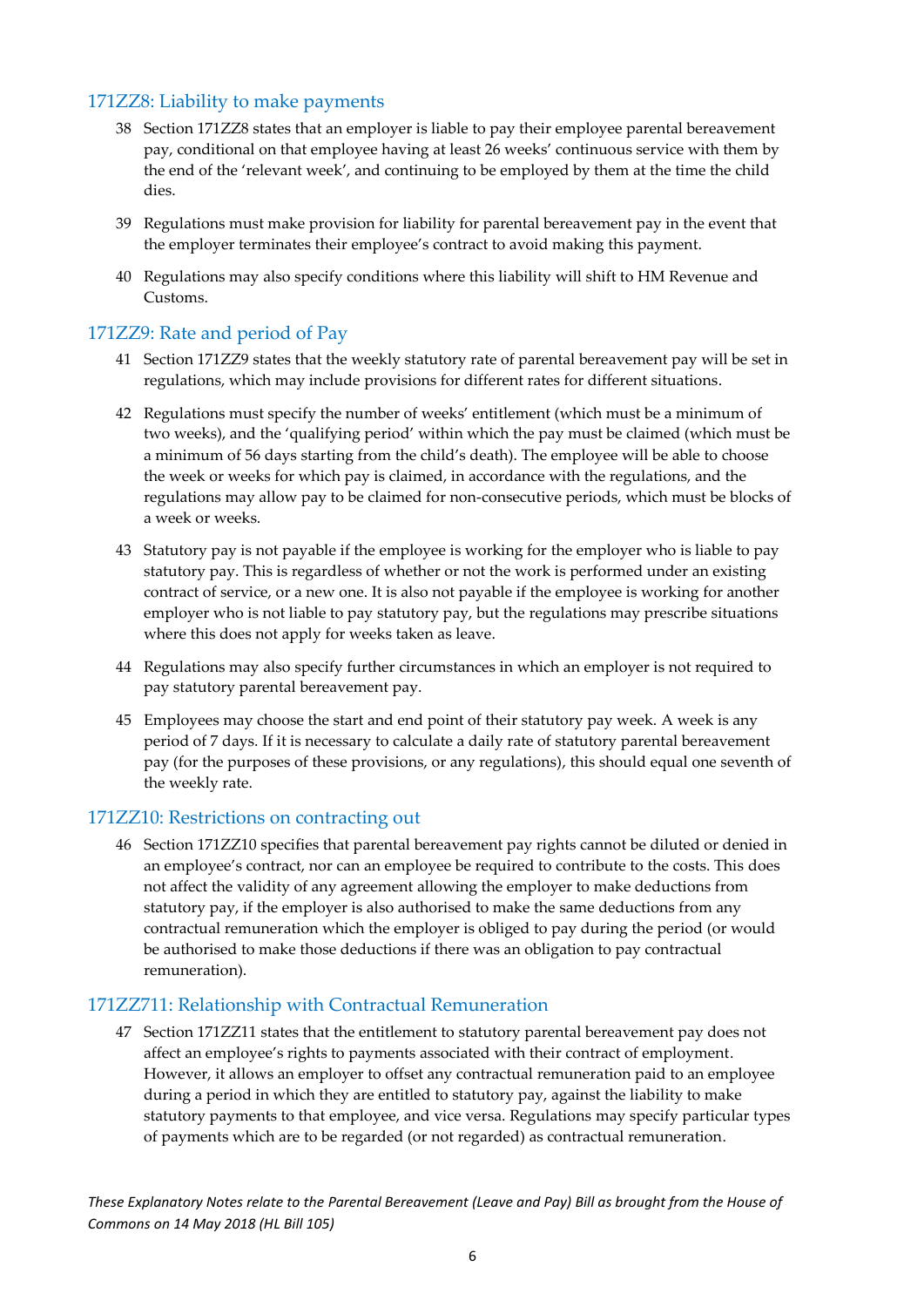#### <span id="page-7-0"></span>171ZZ12: Crown Employment

48 Section 171ZZ12 provides that bereaved parents employed by the Crown will have the same entitlements to parental bereavement pay as those who work for other employers.

#### <span id="page-7-1"></span>171ZZ13: Special Classes of Person

49 Section 171ZZ13 allows regulations to set out, with the agreement of HM Treasury, how the right to parental bereavement pay applies to bereaved parents who are, have been or will be outside Great Britain, employed on board any ship, vessel, hovercraft or aircraft, or employed in continental shelf operations.

#### <span id="page-7-2"></span>171ZZ14: Supplementary

- 50 Section 171ZZ14 defines an employer as someone who is paying secondary Class 1 National Insurance contributions in relation to any of the earnings of the bereaved parent.
- 51 An employee is defined as someone who is employed in Great Britain, either under a contract of employment or in an office with earnings.
- 52 Regulations can set out exceptions to this, and also circumstances under which individuals who would not be classed as employees according to this description are treated as employees for the purposes of parental bereavement pay.
- 53 Regulations may set out when two or more employers, or two or more employment contracts, should be treated as a single employer or contract.
- 54 A week is defined as a calendar week, except for in relation to section 171ZZ9 which deals with the weeks in which statutory pay can be claimed; in that case a 'week' can start or end on any day of the week.
- 55 An employee's normal weekly earnings are calculated as the average weekly earnings that have been paid to them over a set period (to be specified in regulations) under their employment contract with the employer liable for parental bereavement pay. Regulations may set a different method for calculating normal weekly earnings in designated circumstances.
- 56 Regulations must also specify what is meant by 'earnings'.
- 57 Regulations may make provision for employees working for certain NHS bodies whose contracts of employment have been treated as 'divided' into more than one contract, following the establishment of National Health Service trusts, to elect for all their contracts to be considered as one for the purposes of parental bereavement pay e.g. determining eligibility and pay rate.
- 58 Regulations may also set the conditions that must be satisfied in order for an employee to be entitled to make the decision to treat 'divided' contracts as one. These include the time within which an employee must make this decision, how notice of this choice must be given and to whom, as well as how the information that must be provided alongside the notice should be given.
- 59 Regulations may also specify which one of the person's employers, under these circumstances, is liable to pay their employee parental bereavement pay.

#### <span id="page-7-3"></span>171ZZ15: Application in relation to stillbirths

60 The entitlement to parental bereavement pay under sections 171ZZ6 to 171ZZ14 applies on the death of a child under 18. Section 171ZZ15 ensures that the regulations also apply to stillborn children after twenty-four weeks of pregnancy.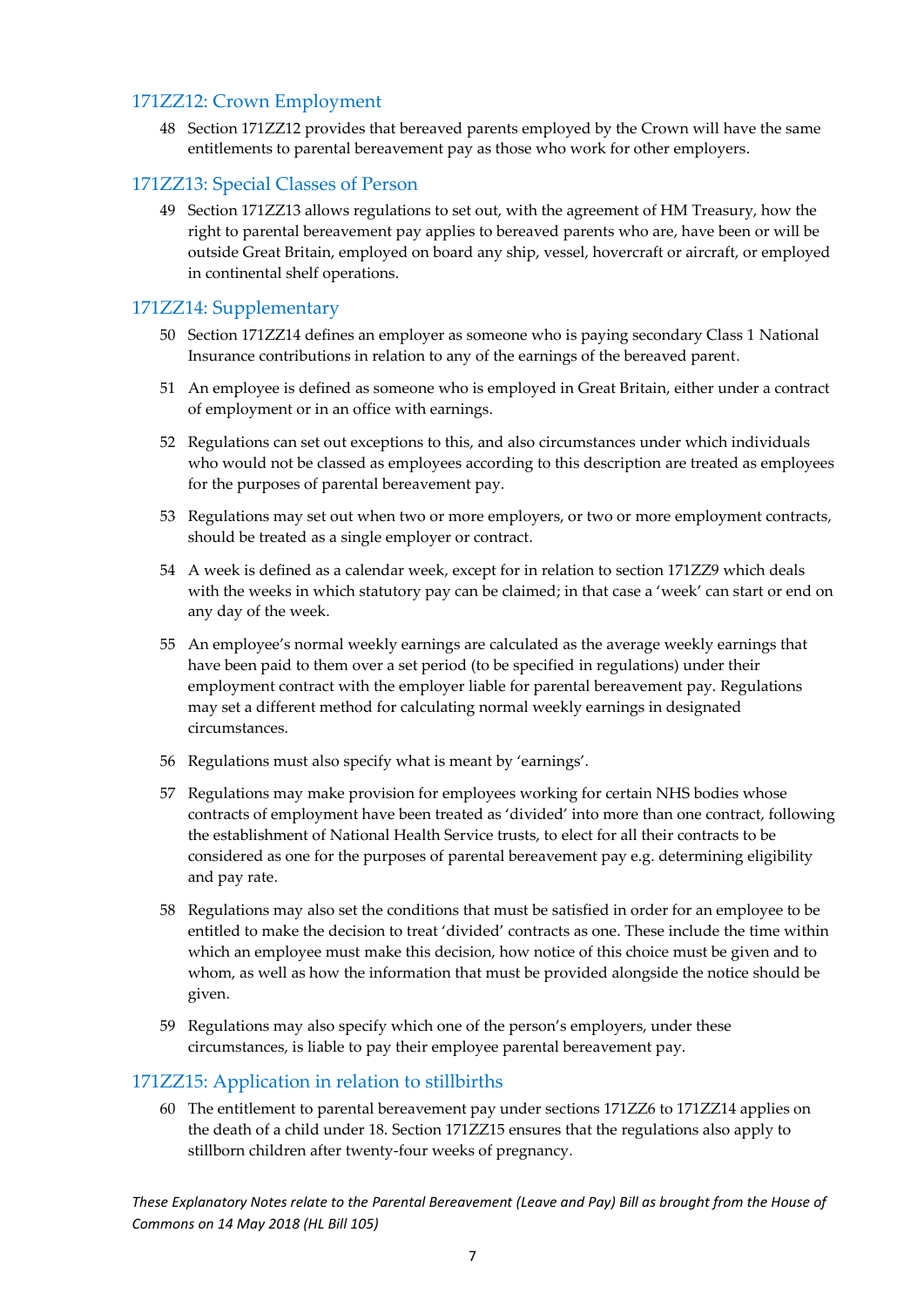#### Parliamentary procedure applying to Regulations

61 Paragraph 6 of the Schedule specifies that the regulations made under sections 171ZZ6 to 171ZZ9 are subject to the affirmative procedure, meaning that regulations made under these sections would need to be debated in, and approved by a resolution of, both Houses of Parliament before becoming law.

### **Part 3: Further Amendments to do with Parental Bereavement Leave and Pay**

- 62 Part 3 makes consequential amendments to other legislation.
- 63 It includes amendments to several Acts:
	- Social Security Act 1989
	- Finance Act 1989 , 1999, 2000 and 2013
	- Social Security Contributions and Benefits Act 1992
	- Social Security Administration Act 1992
	- Employment Rights Act 1996
	- Social Security Contributions (Transfer Functions, etc.) Act 1999
	- Employment Act 2002
	- Proceeds of Crime Act 2002
	- Income Tax (Earnings and Pensions) Act 2003
	- Commissioners for Revenue and Customs Act 2005
	- Income Tax Act 2007
	- Pensions Act 2008

### <span id="page-8-0"></span>**Commencement**

- 64 Clause 1 and the Schedule to the Bill come into force on such day as the Secretary of State may by regulations appoint, and different days may be appointed for different purposes.
- 65 HM Revenue & Customs and commercial payroll providers usually require around 18 months' lead-in time to implement the changes which enable employers to administer new statutory payments.
- 66 For this reason, implementation of the Bill's provisions is likely to be in 2020 if the Bill successfully completes all of its Parliamentary stages in 2018.

## <span id="page-8-1"></span>**Financial implications of the Bill**

67 The estimated cost to the Exchequer of 2 week's leave paid at the statutory flat rate (currently £140.98 a week) or 90% of average weekly earnings where that is lower, is £1.77m per year. In addition, there will be a one-off cost estimated at £1.25m to amend HM Revenue & Customs' systems so that employers can reclaim a percentage of the statutory pay. This is done by reducing their National Insurance payments to HM Revenue & Customs.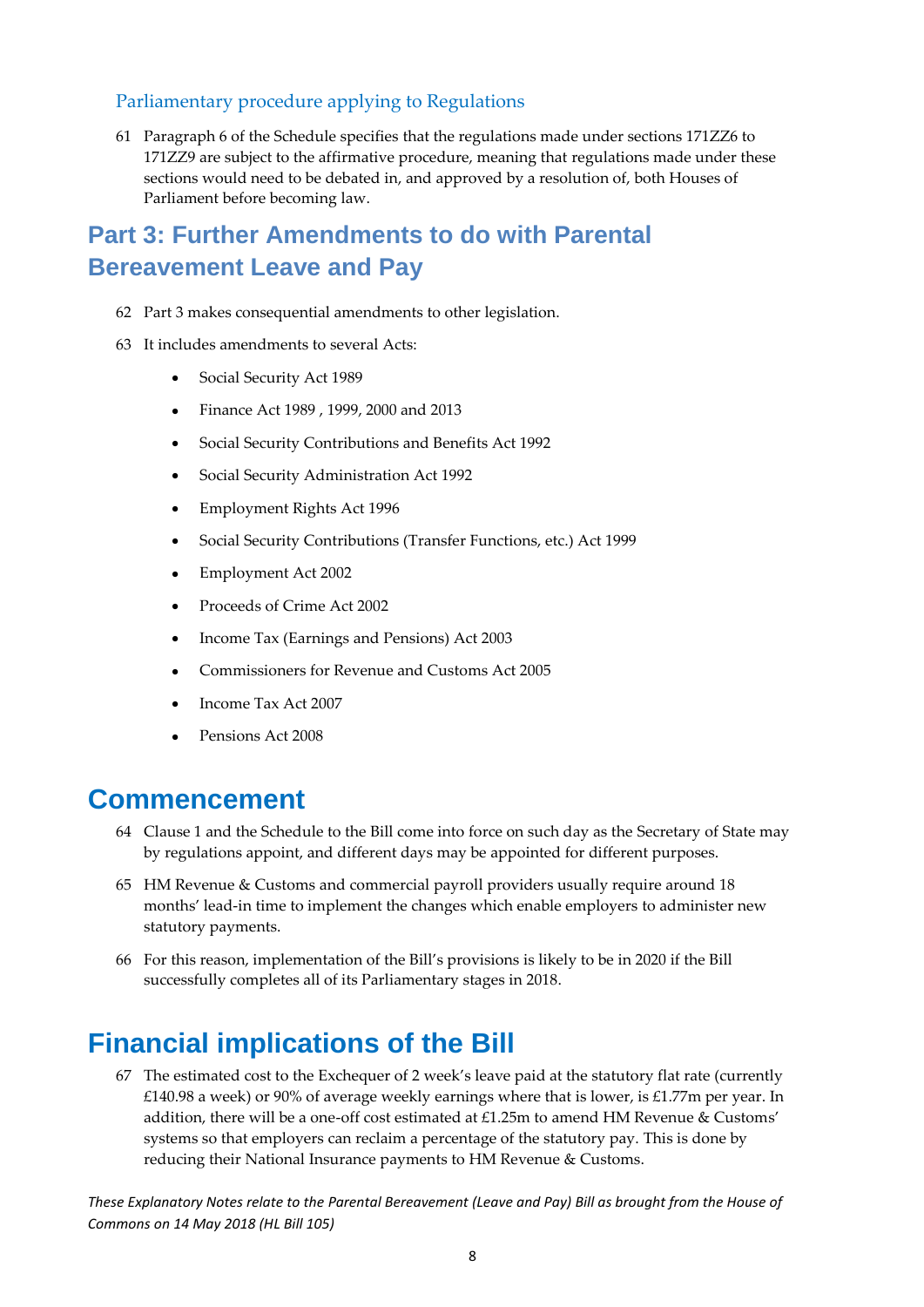68 The one-off cost to business of familiarising themselves with the new legislation, and for example to amend their HR policies, is estimated at £4.8m. The annual cost to business resulting from greater staff absence, and in some cases a contribution towards the statutory pay, is estimated at £1.45m.

## <span id="page-9-0"></span>**Parliamentary approval for financial costs or for charges imposed**

- 69 A money resolution is needed because the Bill increases the potential sums that will be payable out money provided by Parliament. The liability to pay statutory parental bereavement pay is imposed on employers, but their liabilities will be funded to a large extent by HMRC (under section 7 of the Employment Act 2002, as amended).
- 70 The ultimate source of this funding will be out of money provided by Parliament (by virtue of section 1(5) of the Social Security Contributions and Benefits Act 1992 and section 163(1)(d) of the Social Security Administration Act 1992).
- 71 The money resolution was agreed to on 13 November 2017.

### <span id="page-9-1"></span>**Related documents**

- 72 The following documents are relevant to the Bill and can be read at the stated locations:
	- **Impact Assessment**

A revised copy of the Impact Assessment for this Bill, dated 9 May 2018, can be found on the Bill's webpages under "Related Documents".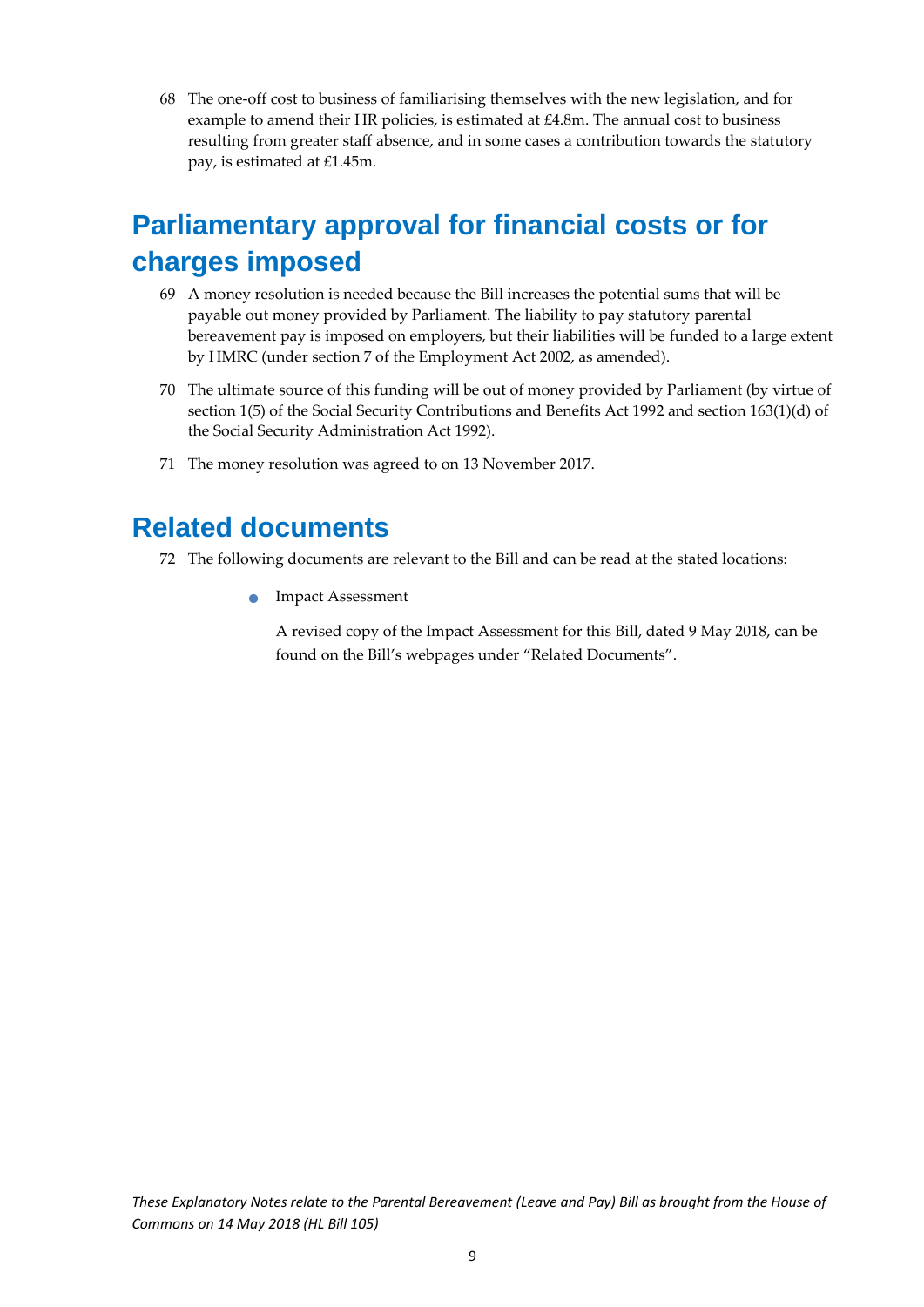## <span id="page-10-0"></span>**Annex A – Territorial extent and application in the United Kingdom**

| <b>Provision</b> | <b>Extends</b><br>to E & W<br>and<br>applies to<br>England? | <b>Extends</b><br>to E & W<br>and<br>applies to<br>Wales? | <b>Extends</b><br>and<br>applies to<br>Scotland? | <b>Extends and</b><br>applies to<br><b>Northern</b><br>Ireland? | Would<br>corresponding<br>provision be<br>within the<br>competence of<br>the National<br>Assembly for<br>Wales? | Would<br>corresponding<br>provision be<br>within the<br>competence of<br>the Scottish<br>Parliament? | Would<br>corresponding<br>provision be<br>within the<br>competence of<br>the Northern<br>Ireland<br>Assembly? | Legislative<br><b>Consent</b><br>Motion<br>needed? |
|------------------|-------------------------------------------------------------|-----------------------------------------------------------|--------------------------------------------------|-----------------------------------------------------------------|-----------------------------------------------------------------------------------------------------------------|------------------------------------------------------------------------------------------------------|---------------------------------------------------------------------------------------------------------------|----------------------------------------------------|
| Clause 1         | Yes                                                         | Yes                                                       | Yes                                              | <b>No</b>                                                       | N/A                                                                                                             | N/A                                                                                                  | N/A                                                                                                           | No                                                 |
| Clause 2         | Yes                                                         | Yes                                                       | Yes                                              | No                                                              | N/A                                                                                                             | N/A                                                                                                  | N/A                                                                                                           |                                                    |
| Schedule         |                                                             |                                                           |                                                  |                                                                 |                                                                                                                 |                                                                                                      |                                                                                                               |                                                    |
| Part 1           | Yes                                                         | Yes                                                       | Yes                                              | No.                                                             | <b>No</b>                                                                                                       | No                                                                                                   | Yes                                                                                                           | <b>No</b>                                          |
| Part 2           | Yes                                                         | Yes                                                       | Yes                                              | No.                                                             | <b>No</b>                                                                                                       | <b>No</b>                                                                                            | Yes                                                                                                           | No                                                 |
| Part 3           | Yes                                                         | Yes                                                       | Yes                                              | No.                                                             | <b>No</b>                                                                                                       | <b>No</b>                                                                                            | Yes                                                                                                           | <b>No</b>                                          |